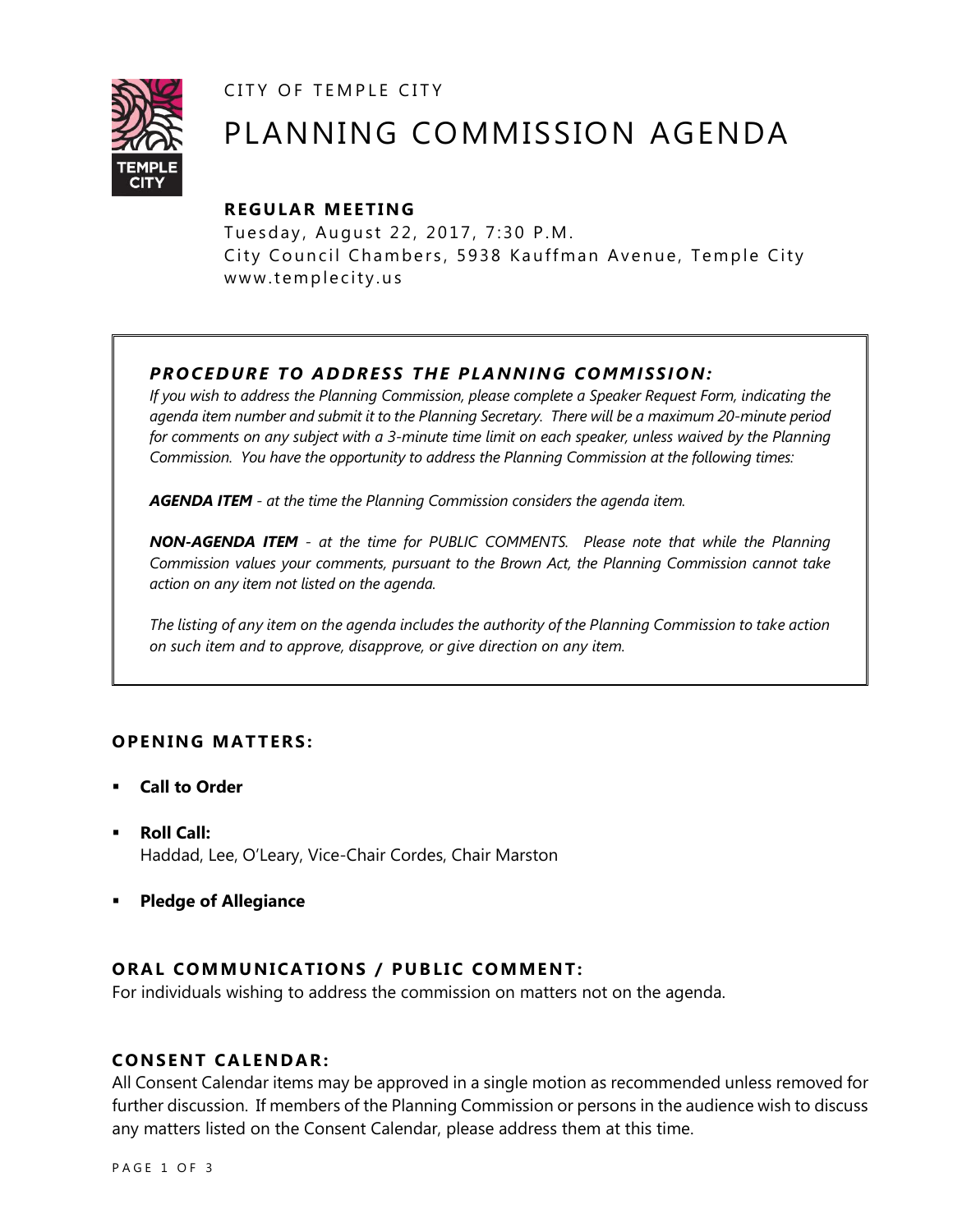**1.** [Planning Commission Meeting of July 25, 2017](https://ca-templecity.civicplus.com/DocumentCenter/View/8947)

## **PUBLIC HEARING ITEMS:**

**2.** [PL 17-636. A request for approval of a tentative parcel map and site plan review for a flag lot](https://ca-templecity.civicplus.com/DocumentCenter/View/8948)  [subdivision and for the construction of a new single-family residence on each parcel of the](https://ca-templecity.civicplus.com/DocumentCenter/View/8948)  [subdivision.](https://ca-templecity.civicplus.com/DocumentCenter/View/8948)

| Address: | 4922 Arden Drive                                      |
|----------|-------------------------------------------------------|
|          | Recommendation: The project is exempt from environmen |

- ntal review in accordance with Section 15303 (New Construction or Conversion of Small Structures) and Section 15315 (Minor Land Division) of the CEQA Guidelines.
- Project Planner: Hesty Liu hliu@templecity.us

## **D ISCUSSION ITEMS: NONE**

## **FUTURE AGENDA ITEMS AND REPORTS:**

**3. Planning Manager's Report**

Update on current projects and future agenda items.

#### **4. Comments from Commissioners**

#### **ADJOU RNMENT:**

**5.** Adjourn to the Planning Commission Meeting of October 10, 2017 at 7:30 p.m., City Council Chambers, Civic Center, 5938 Kauffman Avenue, Temple City.

If you wish to appeal any decision of the Planning Commission, you must do so within fifteen (15) days of the Planning Commission action. Please contact the Community Development Department for information regarding the appeal process.

If you challenge any action of the Planning Commission in court, you may be limited to raising only those issues you or someone else raised at the public hearing described in this notice, or in written correspondence delivered to the Planning Commission at, or prior to, the public hearing.